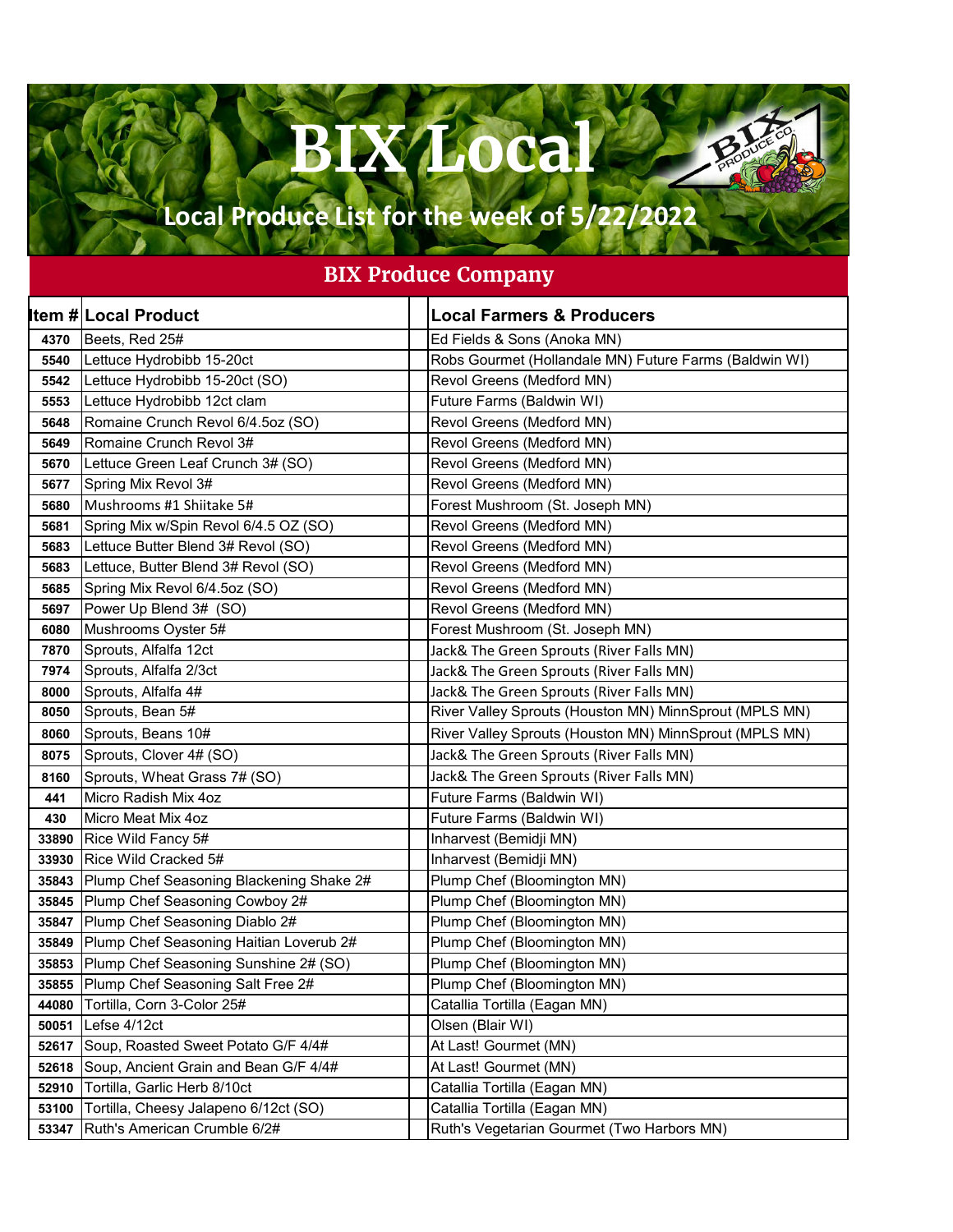| 53348 | Ruth's Homestyle Veggie Balls 6/2#             | Ruth's Vegetarian Gourmet (Two Harbors MN) |
|-------|------------------------------------------------|--------------------------------------------|
| 53349 | Ruth's Sunflower Patties 6/2#                  | Ruth's Vegetarian Gourmet (Two Harbors MN) |
| 61200 | Flour, Buckwheat 25#                           | Swany Flour (Freeport MN)                  |
| 61240 | Flour, Rye 50#                                 | Swany Flour (Freeport MN)                  |
| 61270 | Flour, "Organic" White 50# (SO)                | Swany (Freeport MN)                        |
| 61320 | Flour, Whole Wheat 50#                         | Swany (Freeport MN)                        |
| 61290 | Flour, "Organic" Whole Wheat 50#               | Swany (Freeport MN)                        |
| 61270 | Flour, "Organic" White                         | Swany Flour (Freeport MN)                  |
| 61280 | Flour, Swany Unbleached White 50#              | Swany Flour (Freeport MN)                  |
| 80190 | Cheese, Blue Crumble "Amablu" 2/2#             | Faribault Dairy (Faribault MN)             |
| 80195 | Cheese, Blue Wheel "Amablu" 5#                 | Faribault Dairy (Faribault MN)             |
| 80198 | Cheese, Blue Wheel "St Pete's" 6#              | Faribault Dairy (Faribault MN)             |
| 83001 | Cheese, Gouda Cherubic 2/5#                    | Faribault Dairy (Faribault MN)             |
| 82811 | Cheese, Amablu Gorgonzola 2/6#                 | Faribault Dairy (Faribault MN)             |
| 80250 | Cheese, Antonella Garlic Veg & Basil 2/2.5#    | Blaser's (Ellsworth WI)                    |
| 80255 | Cheese, Antonella Garlic/Tomato Basil 2/2.5#   | Blaser's (Ellsworth WI)                    |
| 80262 | Cheese, Antonella Sundried Tomato/Basil 2/2.5# | Blaser's (Ellsworth WI)                    |
| 80265 | Cheese, Antonella Garlic Chive/Dill 2/2.5#     | Blaser's (Ellsworth WI)                    |
| 80275 | Cheese, Antonella Pepperoni/Marina 2/2.5#      | Blaser's (Ellsworth WI)                    |
| 80450 | Cheese, Blue Smoked, Wheel 6#                  | Salemville (Lavalle WI)                    |
| 80842 | Cheese, Buffalo Wing 5#                        | Blaser's (Ellsworth WI)                    |
| 80845 | Cheese, Burrata 6/1#                           | Belgioioso (Green Bay WI)                  |
| 81080 | Cheese, Cheddar Mild 5#                        | Blaser's (Ellsworth WI)                    |
| 81160 | Cheese, Cheddar Sharp 5#                       | Blaser's (Ellsworth WI)                    |
| 81380 | Cheese, Cheddar Smoked Bacon 5#                | Blaser's (Ellsworth WI)                    |
| 81405 | Cheese, Cheddar Smoked 5#                      | Blaser's (Ellsworth WI)                    |
| 81801 | Cheese, Chevre Goat Blueberry 12/4oz           | Stickney Hill (Rockville MN)               |
| 81840 | Cheese, Chevre Goat 4#                         | Stickney Hill (Rockville MN)               |
| 81850 | Cheese, Chevre Goat Crumbles 2/2#              | Stickney Hill (Rockville MN)               |
| 81851 | Cheese, Chevre Goat Crumbles 2#                | Stickney Hill (Rockville MN)               |
| 82490 | Cheese, Curds White 5#                         | Blaser's (Ellsworth WI)                    |
| 82491 | Cheese, Curds White 24/2oz (SO)                | Blaser's (Ellsworth WI)                    |
| 82489 | Cheese, Curds White 6/5#                       | Blaser's (Ellsworth WI)                    |
| 82492 | Cheese, Curds Cajun 2/5#                       | Blaser's (Ellsworth WI)                    |
| 82495 | Cheese, Demarcotte, Cranberry/Chipolte         | Blaser's (Ellsworth WI)                    |
| 82500 | Cheese, Demarcotte, Kalamata Olive 2/2.5#      | Blaser's (Ellsworth WI)                    |
| 82750 | Cheese, Creamy Gorgonzola                      | Belgioioso (Green Bay WI)                  |
| 82810 | Cheese, Gorgonzola, Wheel                      | <b>Black River (Willard WI)</b>            |
| 83010 | Cheese, Gouda w/Chipotle                       | Eichten's (Center City MN)                 |
| 83015 | Cheese, Gouda St Mary's s/o                    | Caves of Faribault (Faribault MN)          |
| 83050 | Cheese, Habanero/Ghost Pepper                  | Blaser's(Comstock WI)                      |
| 83279 | Cheese, Mascarpone 4/5#                        | Belgioioso (Green Bay WI)                  |
| 83280 | Cheese, Mascarpone 5#                          | Belgioioso (Green Bay WI)                  |
| 83400 | Cheese, Monterey Jack 5#                       | Blaser's (Ellsworth WI)                    |
| 83410 | Cheese, Monterey Jack Apple Cinnamon 5#        | Blaser's (Ellsworth WI)                    |
| 83590 | Cheese, Mozzarella Ciliegine 2/3#              | Belgioioso (Green Bay WI)                  |
| 83600 | Cheese, Mozzarella Fresh Curd 10# (SO)         | Belgioioso (Green Bay WI)                  |
| 83710 | Cheese, Mozzarella Perlini 2/3# (SO)           | Belgioioso (Green Bay WI)                  |
| 83939 | Cheese, Mozzarella Fresh Logs 6/2#             | Belgioioso (Green Bay WI)                  |
| 83280 | Cheese, Mascarpone 5#                          | Belgioioso (Green Bay WI)                  |
| 83279 | Cheese, Mascarpone 4/5#                        | Belgioioso (Green Bay WI)                  |